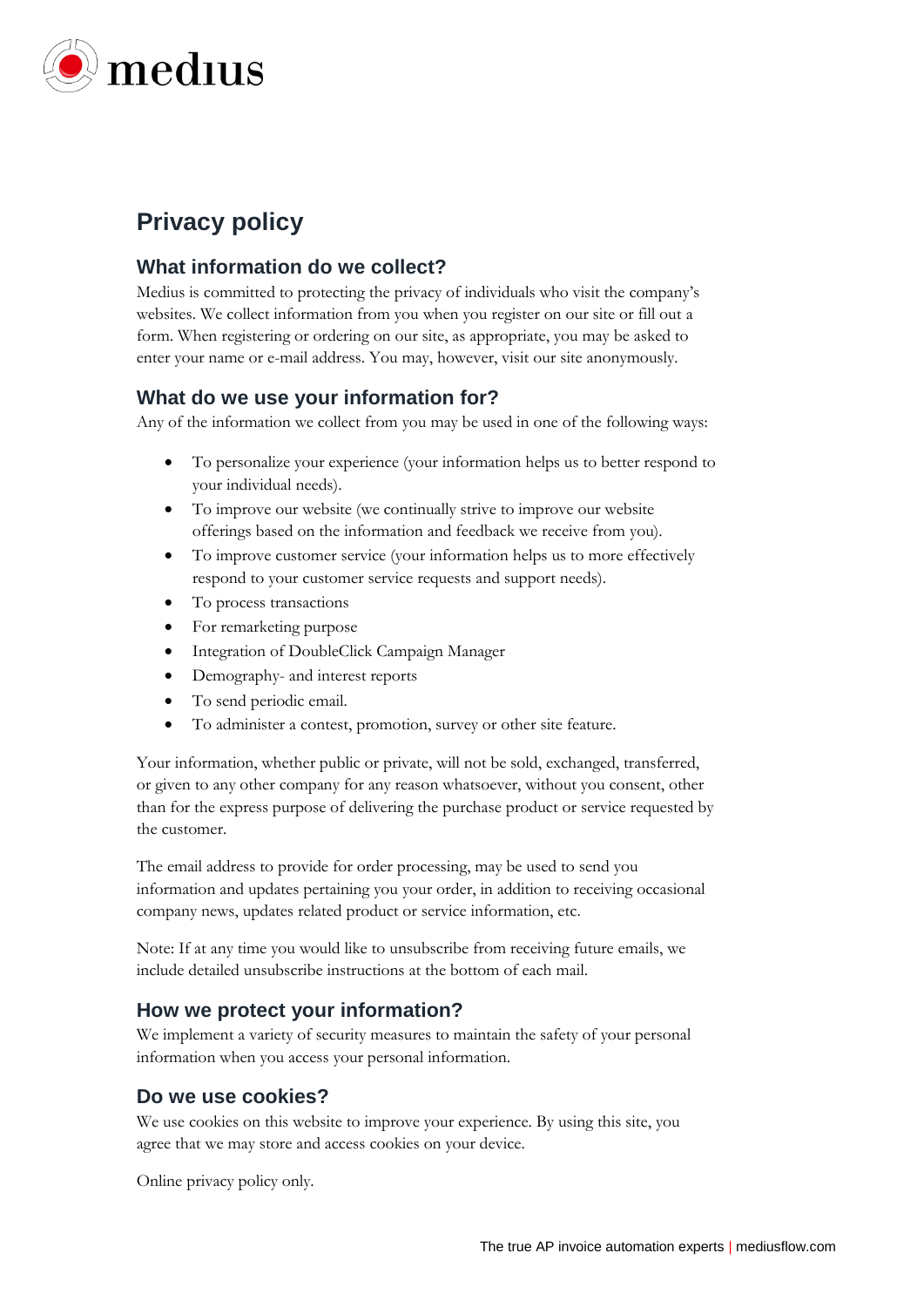

This online privacy policy applies only to information collected through our website and not to information collected offline.

As a visitor, you have the option to opt out and adjust how ads should be displayed to you within the Google Display network. You can do so by adjusting your Google ads settings.

## **Privacy Policy for Medius Mobile Applications**

This privacy statement describes how Medius AB collects and uses the personal information you provide. It also describes the choices available to you regarding our use of your personal information and how you can access and update this information.

#### **Location and Services**

We do not request, collect, or access your location information.

#### **Collection and Use**

We collect the following personal information from you:

• Unique Identifiers such as user name, account number, password

As is true of most mobile applications that contact a remote server, we automatically gather information about your computer such as your IP address, browser type, referring/exit pages, and operating system.

We use this information to:

- Send you requested product or service information
- Send you push notifications when you are using our app. If you do not want these notifications, you can manage your preference either through your device or app settings depending on your device type. You can also contact us at info@medius.se

## **Sharing Your Information**

We will share your information with third parties only in the ways that are described in this privacy statement.

We may disclose your personal information

- as required by law, such as to comply with a subpoena, or similar legal process.
- when we believe in good faith that disclosure is necessary to protect our rights, protect your safety or the safety of others, investigate fraud, or respond to a government request.
- if Medius AB is involved in a merger, acquisition, or sale of all or a portion of its assets, you will be notified via email and/or a prominent notice on our Web site of any change in ownership or uses of your personal information, as well as any choices you may have regarding your personal information.
- to any other third party with your prior consent to do so.